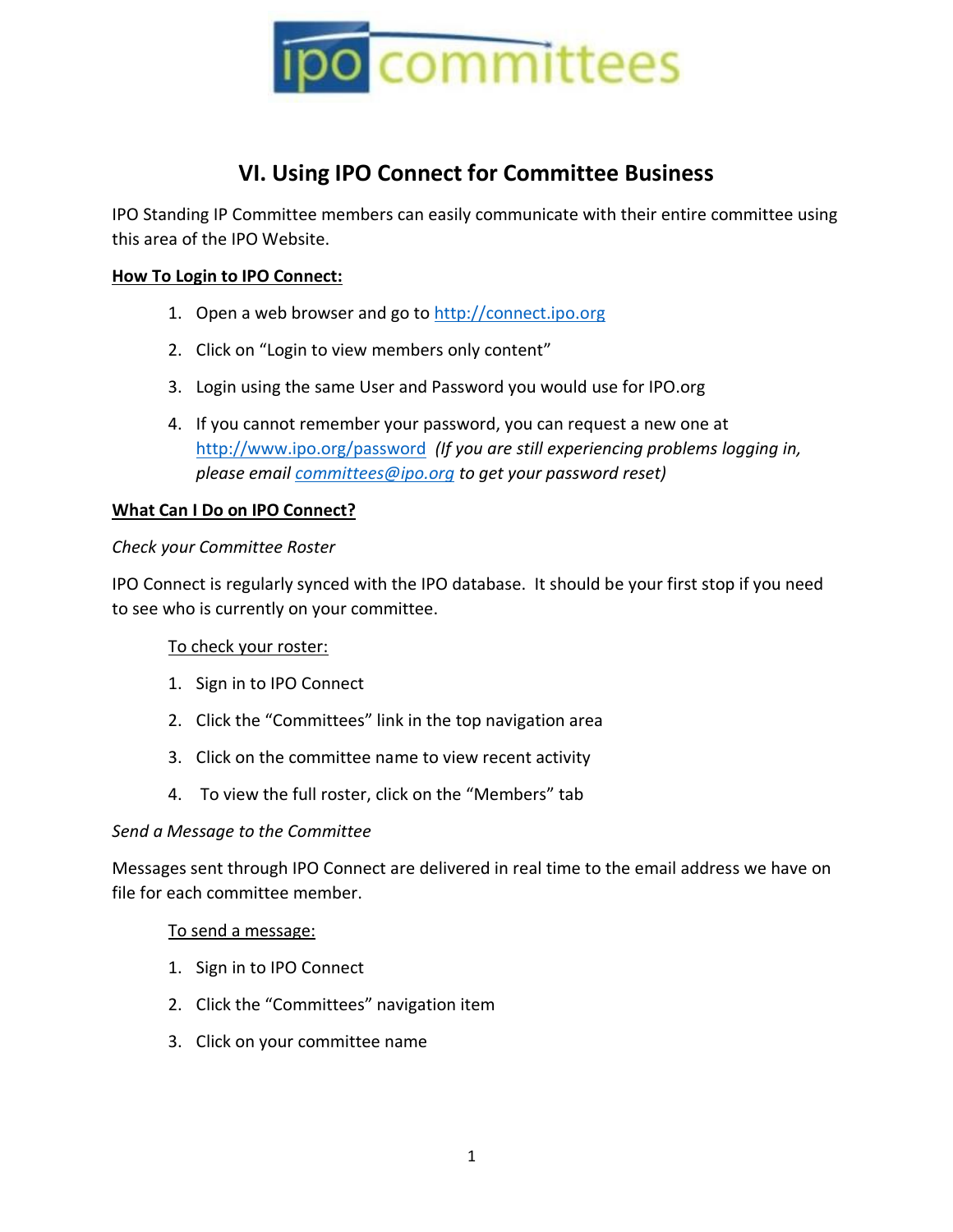

- 4. Click on the "Discussions" tab, and then "+Post New Message" on the right-hand side of the page
- 5. Give the message a subject
- 6. After writing your message using the text editor, click "Send" to send immediately or "Attach" if you would like to attach a document (a document can also be an Outlook calendar invitation)
- 7. When uploading an attachment, be sure to complete steps 1 and 2 on the form
- 8. When you have your document uploaded, click "Finish" at the bottom of the form to finalize the attachment

#### *Share or Archive a Document*

Occasionally, you might want to upload a document to share later with your committee or save it for archival purposes.

#### To Upload a Document:

- 1. Sign in to IPO Connect
- 2. Click the "Committees" navigation item
- 3. Click on your committee name
- 4. Click on "Add Document" under "Latest Shared Files" in the bottom left-hand corner of the page
- 5. Fill out a Title and Description for the document
- 6. Select your committee from the "Library" list
- 7. After you upload your document in step 2, be sure to click "Next" at the bottom of the form to add your document

## *Send an Outlook Invitation*

To ensure high attendance at your monthly calls, we encourage you to send an Outlook iCalendar attachment to your call announcement messages.

## To Create the Invitation:

1. Create an outlook calendar item for your committee's call as you normally would within Outlook, but instead of saving it to your calendar or inviting attendees, click on "Save As" and save it in iCalendar format to your computer desktop